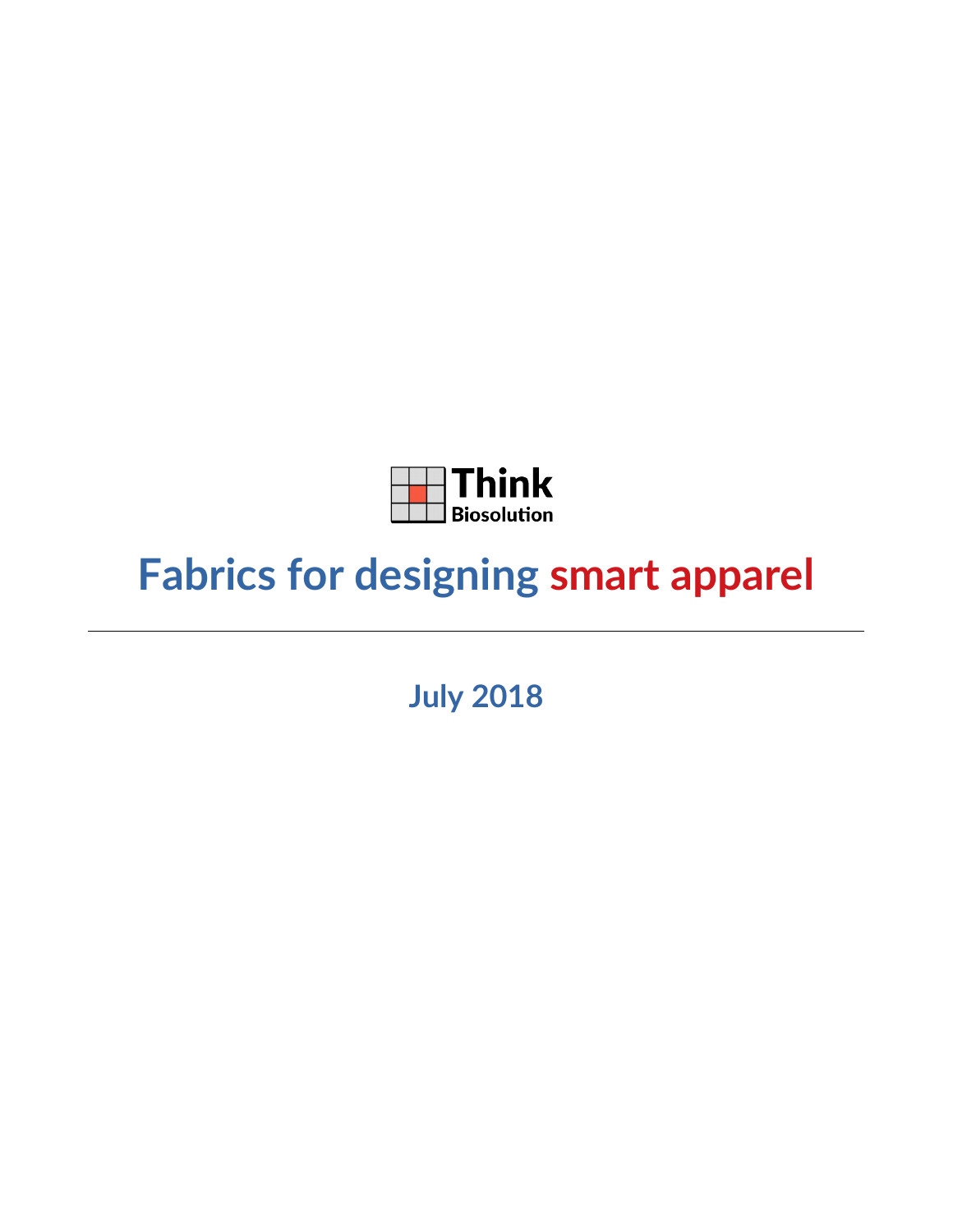

## *Introduction*

It is hard to determine when wearable technology truly became "wearable" in the eyes of the consumer. Until recently, these devices were constructed from predominately large, bulky and uncomfortable materials—the same materials used to construct most non-wearable technology. This has proven to be problematic for target consumers, as most people prefer garments made from fabric over those that are made from large pieces of non-flexible plastic and excessive wires (Plummer, 2018). Product developers and designers have become increasingly aware of the extreme requirement for wearables to be comfortable and have adapted to this market need by making their devices more compact and inherently wearable.

Several advancements are being made regarding the wearable aspect of wearable technology. Many product developers and their respective designers are beginning to explore the idea of building fully functioning circuits from textile materials such as yarn and other conductive fabrics (Twombly, 2018). There is, however, a serious lack of existing research and general understanding of how to successfully incorporate conductive materials into functional wearable technology. This disparity can make it difficult and expensive for new companies wanting to enter the field of wearable technology. This article aims to introduce the concept and potential benefits of conductive fabrics by analyzing the available technologies, current trends and challenges facing product developers and designers today.

#### *Conductive fabrics*

Conductive fabrics are, by definition, "materials that are made from, coated or blended with conductive metals including but not limited to gold, carbon, titanium, nickel, silver, or copper". This novel technology works with many different types of textiles, but is most commonly paired with cotton, nylon, polyester or wood (Twombly, 2018).

Conductive fabrics are still a new concept within the wearable technology field, but their lightweight and flexible nature has become increasingly intriguing amongst product developers and designers. One of the biggest challenges facing the wearable technology industry today is the large size and impracticality of many of the devices. New research being done on conductive fibers shows that solutions to these problems may not be as out-of-reach as they seem.

A small handful of existing conductive fiber technologies are beginning to enter the wearable marketplace. Technology and apparel companies have started exploring the incorporation of metal threads into the fabrics of the proposed garments, so as to replace large batteries or external wire paths. Another popular application has been the printing of conductive materials, such as metallic inks, directly onto the surface of inherently non-conductive fabrics (Twombly, 2018). Both of these applications provide versatility and may offer a competitive advantage to companies in the future if developed and incorporated properly.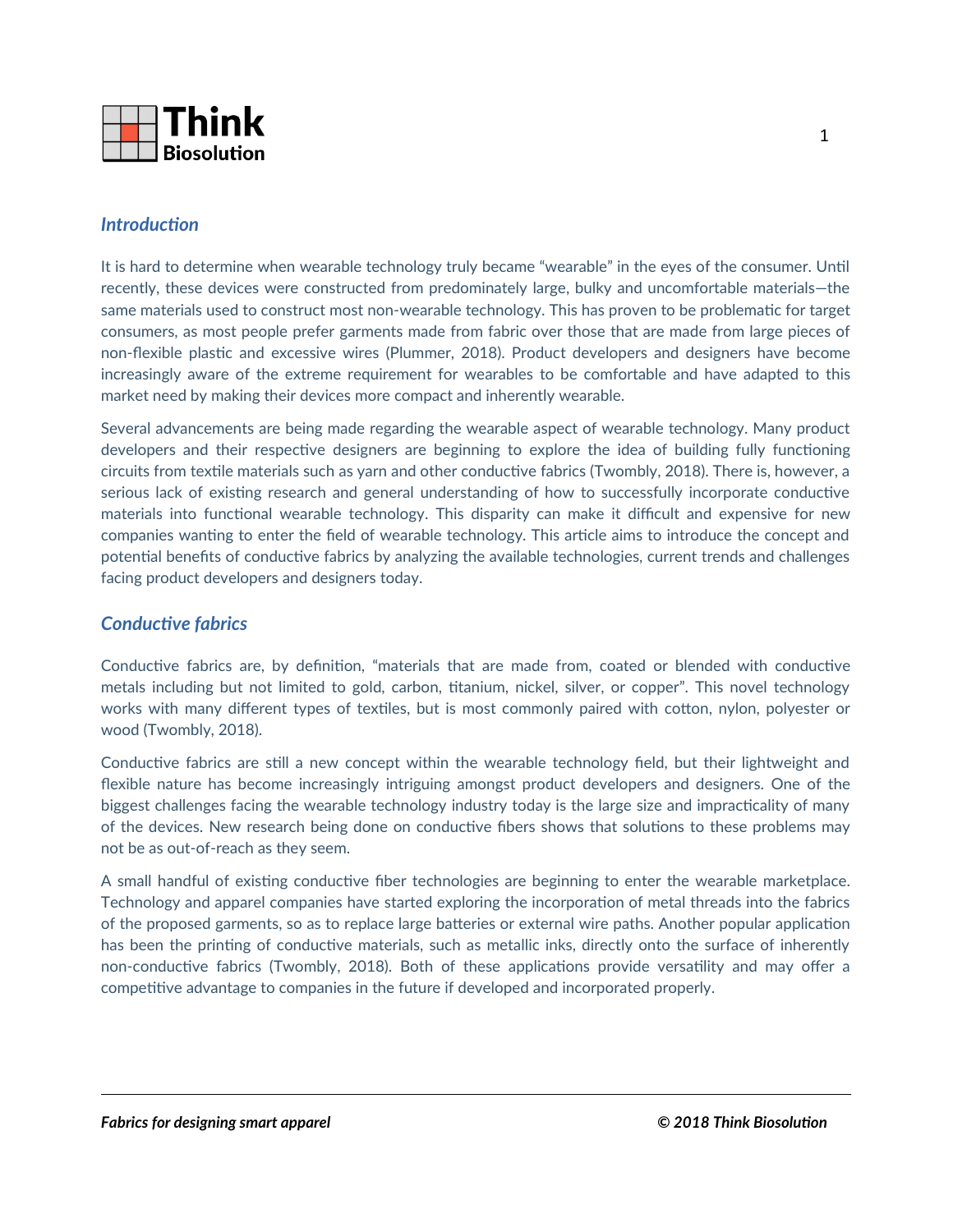

## *Current trends*

During the last few decades of the 20th century, the only reason fashion designers weaved metallic yarn into their garments was to create a certain aesthetic appeal, and it had nothing at all to do with the garment's function (Post and Orth, 1997). Today, metallic yarns and other conductive fibers are being incorporated into clothing in order to harness energy to power the garment itself. While a few conductive fabrics are currently available to product developers and designers, many of the most promising applications are still in early stages of development.

A group of researchers at the University of Oulu in Finland are currently studying a type of **ferroelectric material (KBNNO)** that has the ability to "harness kinetic energy, heat and sunlight – all at the same time" (Plummer, 2018). These scientists are hopeful that this technology will be largely available to product developers across the wearable technology industry in the next ten years and will be able to entirely replace the bulky batteries that often add weight to available wearable technology today (Plummer, 2018).

Another application receiving much attention is **graphene**, which scientists have recently discovered has unusual and unparalleled electrical capabilities. Scientists from the University of Cambridge and the University of Jiangnan are particularly interested in graphene's extremely flexible nature and are enthusiastic about plans to incorporate the substance into cotton garments by printing it directly onto the surface of the fabric. Currently the graphene-cotton garments are able to withstand up to 20 wash cycles (Donaldson, 2017). A group of researchers from Tsinghua University in China is also experimenting with graphene by feeding micro amounts of the substance to silk worms that, in turn, produce silk that is laced with the impressive electricity conductor (Plummer, 2018).

New York based start up Bonbouton recently developed a "smart insole" designed specifically to help those affected by diabetes. The insole contains graphene sensors that are capable of monitoring a patient's foot health in order to avoid the loss of a limb. By utilizing graphene's unique thermal conductivity abilities, the smart insole helps prevent ulcers and may be able to prevent frequent visits to the doctor's office (Kaverina, 2017).

Skin patch based wearables are becoming increasingly popular amongst wearable technology developers, but many of the currently available forms are stiff and uncomfortable. Researchers from Germany have plans to increase the wearability of skin patch technology by using a thin, flexible plastic film made from **polyurethane**. Although the patch is lightweight and breathable, it still provides the necessary insulation and protection for the technological components and sensors necessary to carry out the patch's function. Polyurethane's waterrepellant nature makes it particularly relevant to the telehealth sector of wearable technology (Plummer, 2018).

Although wristband wearables are currently the market favorite, companies like Covestro are confident that skin patches will soon be just as popular. The Germany based materials science company unveiled its skin patch containing polyurethane in 2016 and expects them to appeal to a mass audience due to their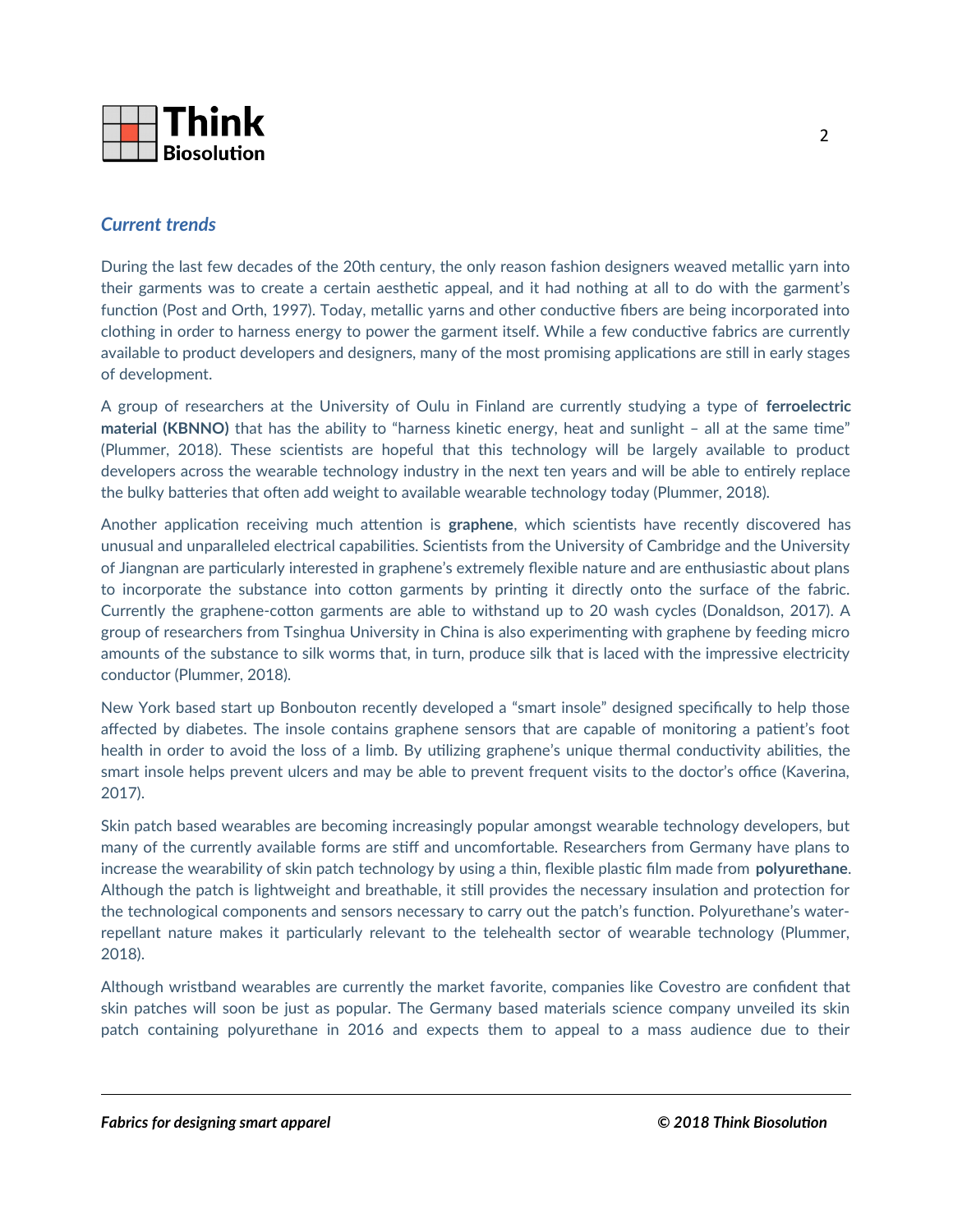

lightweight and flexible nature and countless medical diagnostic capabilities. Their patches contain sensors that are able to measure "humidity, temperature, e.g. discomfort-index or heat-stroke alarm, furthermore geomagnetics, acceleration, pressure, e.g. fall-down alarm, environmental stress meter, and UV/ambient light." Covestro believes their product could offer an important and less expensive option for health monitoring and treatment (Covestro, 2016).

**Stretchable batteries** are also beginning to make their way into wearable technologies. Scientists at Binghamton University in New York have been working on producing a microbial cell-powered, stretchable battery made completely from fabric. Researchers have identified that bacteria cells could serve as surprisingly reliable sources of energy for devices due to their ability to create and sustain enzymatic reactions. Additionally, in a world where sustainability has grown from a fad into a necessity, these stretchable batteries could provide a very eco-friendly alternative to current power sources (Binghampton University, 2017). Although no wearable electronics containing stretchable batteries are presently available to consumers, it is likely that they will be integrated into wearables in the near future.

Another popular battery alternative is **copper yarn**, which has the ability to harness power from the sun. With a bilateral design featuring a type of miniature solar panel on one end of the wire and energy storage chambers on the other, copper yarn is a suitable battery replacement when coupled with regular yarn and woven directly into garments (Plummer, 2018).

One of the current prototypes of electronic yarn wearables is a pair of socks that are capable of sensing temperature. Similar to the graphene smart insole, temperature sensing socks may be able to detect ulcers and other foot wounds and are intended to cut down doctor visits for the wearer. Another prototype is the vibration sensing glove, which was designed to protect construction workers from hand transmitted vibrations (HTVs), which can cause "musculoskeletal, neurological, and vascular disorders such as hand-arm vibration syndrome and carpal tunnel syndrome." The technology embedded in the glove records the amount of vibration exposure and warns the wearer when exposure has reached a dangerous level (Dias and Hughes-Riley, 2017).

Arguably the most intriguing application of all is a product of the research being done on **electric eel-style synthetic fibers** at Fudan University in Shanghai. This team of researchers has discovered a way to replicate the electric system of an electric eel by "using tiny conductive nanotubes spun into a stretchy fiber". Although these scientists are still developing this unique textile, they are hopeful that these fibers will eventually be realistic components of future wearable technology devices (Plummer, 2018).

## *Current challenges*

Many consider wearable technology to be part of a very exciting future in technology and telehealth, but still multiple and large barriers exist that cannot be overlooked. Conductive fabrics will likely provide solutions to many of the current disparities in wearable technology, such as wearableness itself, but these fabrics are often delicate and precarious to work with.